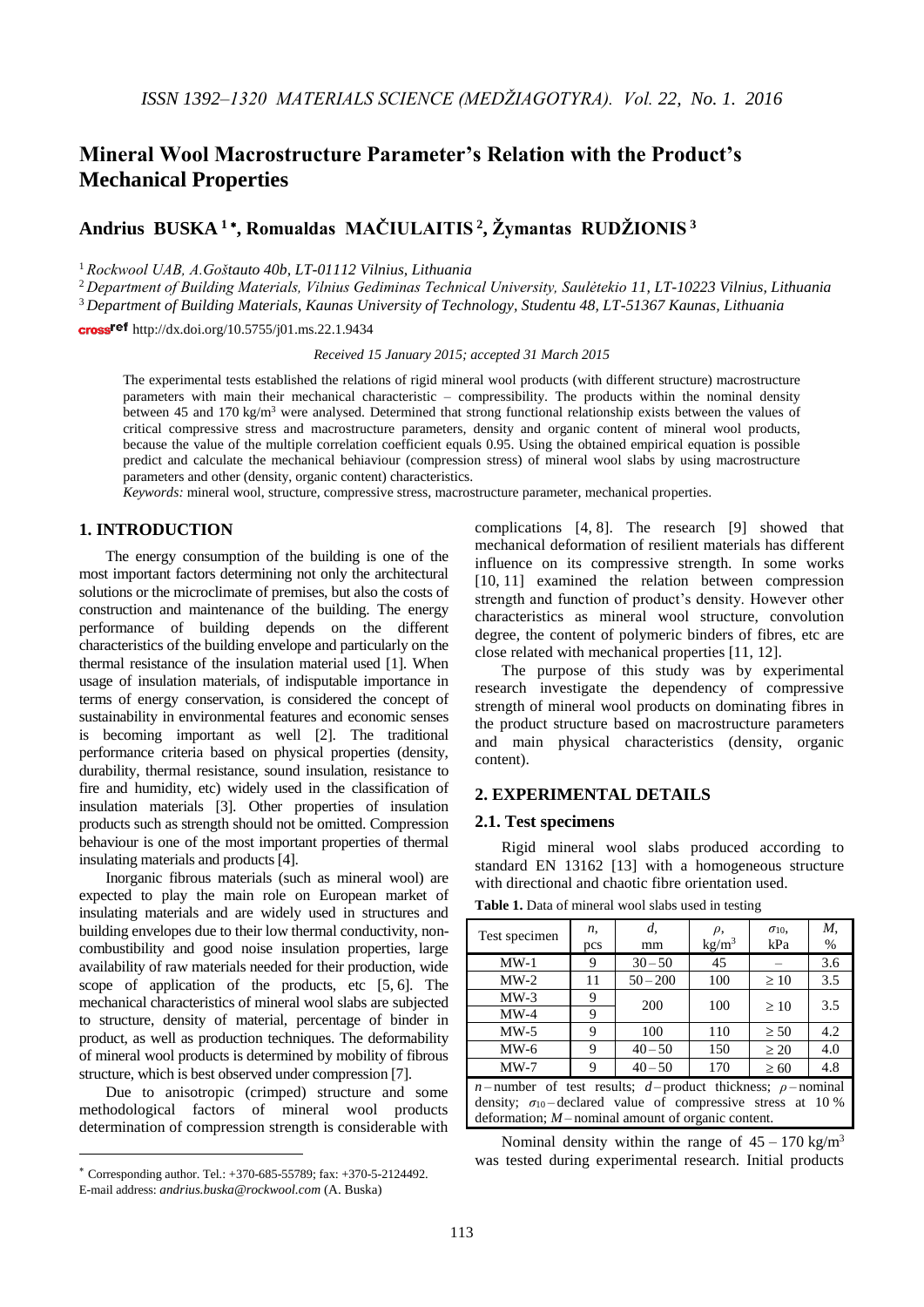characteristics of the test specimens used in the experimental testing are presented in Table 1.

## **2.2. Methodology**

#### **2.2.1. Density**

Regulatory documents [13] do not set any requirements concerning the density of thermal insulation products. However, the determination of density of products, as an indirect test, is carried out during manufacturers' internal production control, because the results obtained enable other physical and mechanical properties of the products to be identified. Density (*ρ*) of the test specimens was determined according to the requirements of standard EN 1602 [14].

#### **2.2.2. Determination of compressive stress and/or compressive strength**

The compressive stress and/or compressive strength of the test specimens were determined according to the requirements of standard EN 826 [15]. A prepared test specimen was compressed in such a manner as to ensure that its surface subjected to compression is perpendicular to the direction of the working of the load and that compression takes place on the vertical axis.

During the tests, the force and deformation curves were recorded, which show the dependency of deformation on the load. It is stated that if during testing a test specimen reaches a deformation of 10 % or more, the compressive stress  $(\sigma_{10})$  at 10 % deformation is calculated and presented (Fig. 1 a). If test specimens rupture before reaching 10% deformation, the maximum force is measured and the compressive strength  $(\sigma_m)$  is calculated (Fig. 1 b).

However, to compare the strength properties of mineral wool products with different structures (when compressive stress at 10 % deformation  $(\sigma_{10})$  was measured for some of the test specimens and compressive strength  $(\sigma_m)$  was determined for other test specimens), the value of critical compressive stress ( $\sigma_e$ ) was used. The critical compressive stress is determined in the elastic area, where the force and deformation increase proportionally (relationship is linear).  $\sigma_e$  is measured at the end of the proportionality point and corresponds to *ε<sup>e</sup>* deformation (i.e. a linear dependency of the force-deformation curve) because it describes the limit of elastic deformations [11], which when it is exceeded causes the material to start damaging and irreversible structural changes to take place.

The computerised compression testing machine was used for compression testing (the force meter and reading accuracy is  $\leq 1$ %, and the precision of deformation shift measurement and reading is  $\pm$  0.1 mm).

Critical compressive stress in the end of elasticity point  $(\sigma_e)$  is calculated according to the formula (1):

$$
\sigma_e = 10^3 \frac{F_e}{A_0}, \text{ kPa} \tag{1}
$$

where:  $F_e$  is test specimen force at the end of the elasticity area, N; *A*<sup>0</sup> is initial area of the cross section of the test specimen,  $mm<sup>2</sup>$ .





#### **2.2.3. Determination of macrostructure parameters**

For expression the dominating fibre orientation and direction in product's structure, the macrostructure parameters were used. The macrostructure parameter (*S*) describe the ration of the angles of dominating fibres and dominating fibre group orientation of the flat cross section (throughout the thickness) of the test specimen. Due to observed different orientation of fibres in both sections of test specimens, two surface sections were examined and calculated accordingly: section  $L - in$ parallel to the direction of movement (lengthwise), section *C* – perpendicularly to the direction of movement (crosswise), it means the values of macrostructure parameters were calculated separately for the relevant section  $(S_L \text{ or } S_C)$ . Since the calculated values of macrostructure parameters  $S_L$  and  $S_C$  for the same test specimen are different, the average of the parameters was calculated and one value *SL-C* was presented instead of the macrostructure parameters for separate cross sections.

Detailed procedure for determination of the macrostructure parameters described in dissertation [12].

#### **2.2.4. Determination of amount of the organic content**

The amount of organic binding material (binder resin, oil) present in mineral wool products was determined according to the standard EN 13820 [16]. During the testing, changes in the weight of the test specimens were measured after heating fragments of the test specimens at a temperature of  $500 \pm 20$  °C for at least 120 minutes.

#### **3. RESULTS AND DISCUSSION**

On visual inspection of the test specimens, the different structure of the products is clearly distinguished. The macrostructure parameters determined and described in the previous section conforms that. The measured average values of density, critical compressive stress,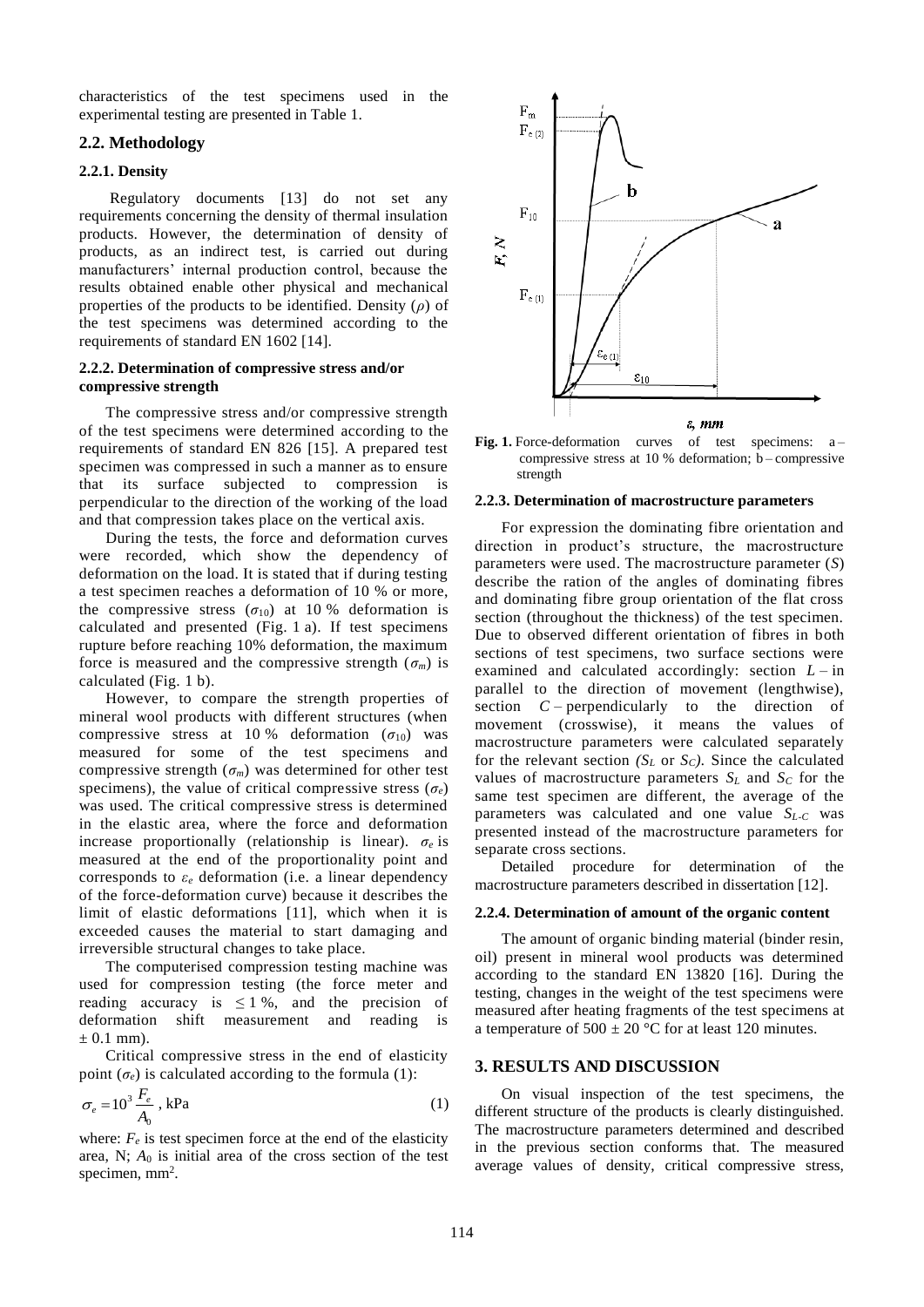organic content, and macrostructure parameters are summarised in Table 2.

The determination of the critical compressive stress (*σe*) was chosen because test specimens with different structures undergo deformation differently: for some test specimens, the value  $\sigma_{10}$  is measured, while for others the value  $\sigma_m$  is measured.

The average measured values of density are found in a wide range: the lowest average density was measured for MW-1 test specimens and equals  $48.9 \text{ kg/m}^3$ , whereas the highest was measured for MW-7 test specimens and equals 178.8 kg/m<sup>3</sup> .

Since MW-1 test specimens have low density (33.3 –  $67.4 \text{ kg/m}^3$ ), the values of compressive stress for these test specimens are not declared, and the measured values are very low  $(1.1 - 3.5 \text{ kPa})$ , decided will not consider these test specimens in these calculations. The calculated  $\rho$  average values of standard deviation (*s*) for each type of test specimens are different and vary  $5.7 - 11.9$  kg/m<sup>3</sup>. The average values *M* are similar  $3.63 - 4.26$  %, and the calculated  $s = 0.05 - 0.88$  %.

Table 2 shows that the values of *σe* mostly depend on density and macrostructure parameters. Since in some test specimens the dominating fibre angles in sections *L* and *C* are different, the calculated macrostructure parameters for each section are also different. In order to determine the functional interdependencies of physical and mechanical properties and macrostructure parameters, statistical multiple regression calculations were carried out and the following empirical equation was obtained:

$$
\sigma_e = -107.77 + 0.51 \cdot \rho + 5.93 \cdot M + 54.81 \cdot S_c + 7.02 \cdot S_L. \quad (2)
$$

The statistical parameters of the empirical equation (2) are: correlation coefficient  $R = 0.96$ ; determination coefficient  $R^2 = 0.92$ ; standard deviation  $s_e = 5.83$ ; Student's criterions:  $t_{\text{as}} = 13.94$ ;  $t_{\text{M}} = 3.35$ ;  $t_{\text{Sc}} = 15.19$ ;  $t_{\text{SL}} = 2.27$ .

Calculated statistical parameters show that all the parameters being analysed, i.e. density, organic content, and macrostructure parameters of sections *L* and *C* are significant, because the values of Student's criterion calculated for all of them  $(2.27 – 15.19)$  are higher than its critical table (2.021) value [17].

However, macrostructure parameters have different impacts on the values  $\sigma_e$ : the value of  $S_c$  has a greater impact than that of *SL*, because the value of Student's criterion for parameter  $S_C$  is more than six times greater than of parameter  $S_L$ .

This occurred because of fibre distribution during the production process since, as described above, the edges of the test specimens were marked considering the direction of movement of fibre webs on the conveyor: section  $L - in$  parallel to the direction of movement, and section *C* – perpendicularly to the direction of movement. However, in real conditions and/or in the case of availability of just a small fragment of the materials it can be fairly difficult to determine the direction of movement of the conveyor and mark the edges of the sections correctly. And if the sections are marked incorrectly, the results of the calculations will be inaccurate.

Therefore, in order to avoid any imprecision during the measurement, additional statistical calculations were carried out, whereby the impact of the average values of both macrostructure parameters, of density, and of the organic content on critical compressive stress was determined. An adjusted empirical equation (3) obtained to describe the relation:

$$
\sigma_e = -140.66 + 0.55 \cdot \rho + 8.06 \cdot M + 82.35 \cdot S_{L-C}.\tag{3}
$$

The values of the multiple correlation coefficient *R*, the determination coefficient  $R^2$ , the standard deviation  $s_e$ and Student's criterion for empirical equation (3) are presented in Table 3.

**Table 3.** The functional dependencies and significances of the impact of  $S_{L-C}$ ,  $\rho$  and  $M$  on the values  $\sigma_e$  calculated by using the multiple regression method

| Se | Values of Student's criterion |  |  |  |  |
|----|-------------------------------|--|--|--|--|
|    |                               |  |  |  |  |
|    |                               |  |  |  |  |

Having compared the values of the multiple correlation and determination coefficients, and standard deviation for empirical equations (2) and (3), it is seen that the differences are minor. Therefore, even by using the one of the parameters (an average value) instead of macrostructure parameters for individual sections, the accuracy of the results will be satisfactory (the probability of obtaining an inaccurate result is eliminated).

The determination coefficient of the empirical equation obtained (3) is greater than 0.7 (Table 3); therefore, the mathematical linear multiple regression model was chosen correctly and the equation properly describes the experimental data [18].

The calculated functional dependencies presented in Table 3 shows that the values  $\rho$  and  $S_{L\text{-}C}$  influence  $\sigma_e$  the most because the calculated Student's criterion values are high (12.43; 14.03). Thus, the interdependency of the key parameters may be depicted graphically by a surface diagram (Fig. 2). The data presented in Fig. 2, equation (3), and Table 3 show that critical compressive stress is mostly dependent on the macrostructure parameter *SL-C* (the highest value of Student's criterion: 14.03) because it characterises the directionality of the fibre structure.

**Table 2.** Measured average values of density, critical compressive stress, organic content, and macrostructure parameters for all types of test specimens

| Test specimen<br>Parameter                    | $MW-1$ | $MW-2$ | $MW-3$ | $MW-4$ | $MW-5$ | $MW-6$ | $MW-7$ |
|-----------------------------------------------|--------|--------|--------|--------|--------|--------|--------|
| Density $\rho$ , kg/m <sup>3</sup>            | 48.9   | 95.2   | 98.8   | 97.1   | 108.0  | 119.7  | 178.8  |
| Critical compressive stress $\sigma_e$ , kPa  | 2.6    | 11.5   | 46.8   | 20.4   | 52.6   | 21.1   | 59.3   |
| Organic content $M$ , %                       | 4.15   | 3.70   | 3.66   | 3.63   | 4.18   | 4.26   | 4.01   |
| Macrostructure parameter of L section $(S_L)$ | 0.62   | 0.90   | 1.17   | 1.12   | 0.97   | 0.80   | 0.89   |
| Macrostructure parameter of C section $(S_C)$ | 0.62   | 0.77   | 1.28   | 0.88   | 1.37   | 0.73   | 0.77   |
| Macrostructure parameter $(S_{L-C})$          | 0.62   | 0.84   | 1.23   | 00.1   | 1.17   | 0.77   | 0.83   |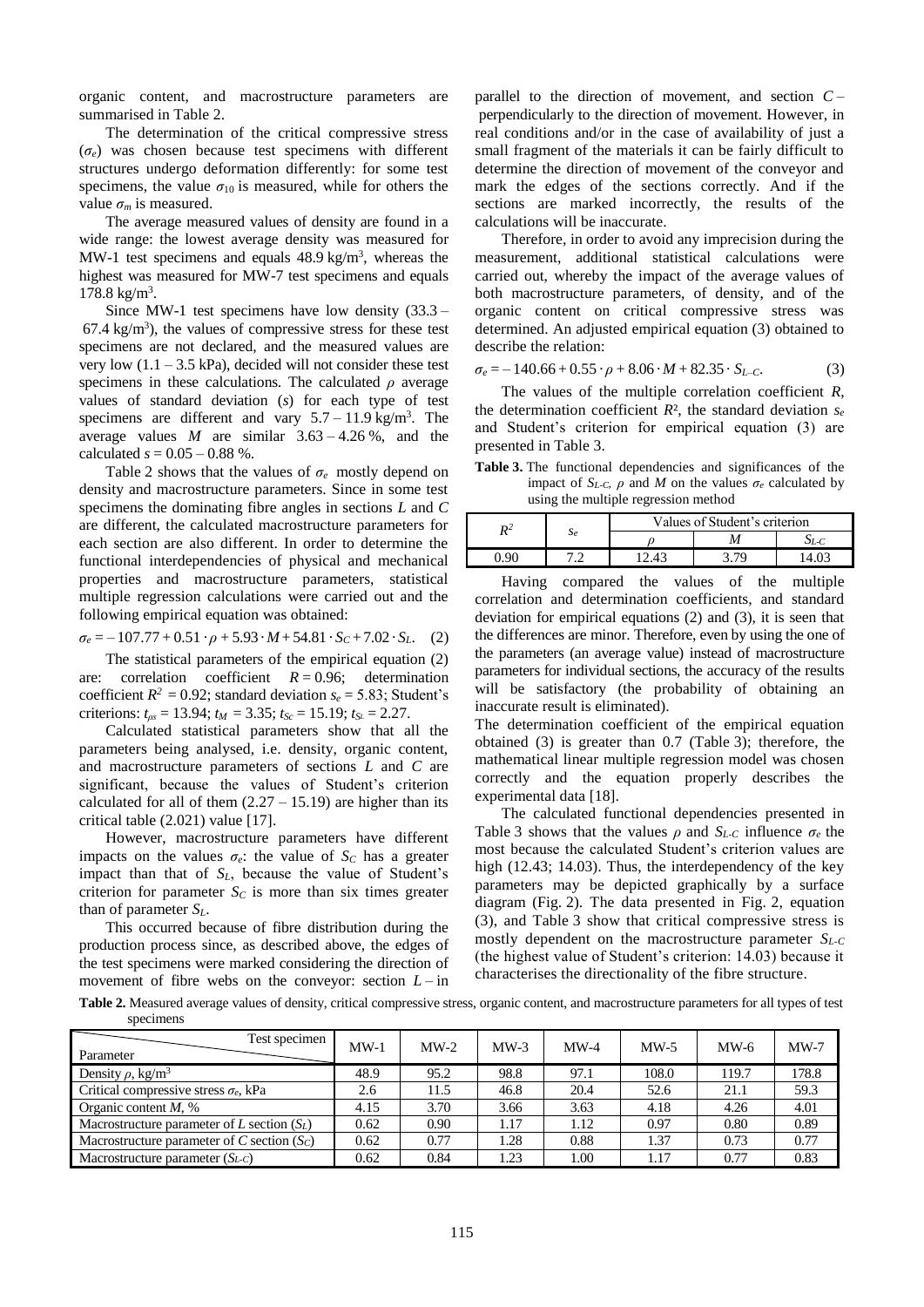

**Fig. 2.** Diagram of dependency of macrostructure parameter and density on critical compressive stress

The increasing numerical value of this parameter shows an increase in the quantity of vertically oriented fibres (and the direction of the fibres coincides with the direction of working of the external compression load). In this way, the vertically oriented fibres which dominate in the structure are less susceptible to the compression load and undergo less deformation. Then the structure is dominated by horizontally oriented fibres and fibre groups, which are deformed more easily due to the working of the load, because only a small amount of fibres which are oriented vertically or chaotically resist the compression. An important effect of density on compressive stress is also observed (because the value of Student's criterion is 12.43); thus, the strength increases as density increases. In this case, density has a direct relationship with the macrostructure parameter, because it characterises the amount of fibres per unit of volume.

Therefore, as the quantitative number of fibres (i.e. density) and their clear directionality with regard to the load working on them increase, so their mechanical properties increase as well. The significance of the organic content (because the value of Student's criterion is 3.79) shows that the binder and connection between fibres is also important in the fibrous structure. If the amount of binding material is substantial, more glued contacts in the points of contact between fibres; therefore, the working load is distributed in the groups of glued fibres more consistently and works on the entire area.

Having established the dependency of the macrostructure parameters used by different authors [19, 20] in accordance different methods, their relationships with the mechanical properties (i.e. critical compression stress) of the test specimens were analysed statistically. Comparative calculations were carried out to compare the macrostructure parameters  $(S_C \text{ and } S_L)$  with the parameters used by other authors mentioned above. The similar parameters named: *Tau* (*T*) and *Kappa* (*K*) which express fibre orientation and define the directionality of the structure. The parameters *T* and *K* were calculated using the same scanned images of surfaces of MW-2–MW-5 test specimens. Having compared the multiple correlation and determination coefficients, average standard deviations of different macrostructure parameters  $(S_{L-C}, T, K)$ , it could be seen that all the macrostructure parameters correlate with the  $\sigma_e$ . As mentioned above the greatest interrelation exists between  $\sigma_e$  and  $S_{L-C}$  (because  $R = 0.95$ ), and the values of critical compression stress can be calculated with a precision of  $\pm$  7.2 kPa according to empirical equation (3). The similar parameters *T* and *K* have a smaller correlation with  $\sigma_e$  ( $R = 0.71$ ), and the value of critical compression stress will not exceed  $\pm$  14.3 kPa accuracy.

The calculated quantity of standard deviation for equation (3) is high, but it could be explained mainly by uneven distribution of organic binder, the crimping degree of fibres in product structure and partly on fluctuation of apparent density. The publication [4] shows a similar tendency in receiving wide fluctuation of standard deviation results obtained during interlaboratory testing of mineral wool products. The measured values of standard deviation vary between  $1.5 - 5.8$  kPa, even for preselected and before tests checked apparent density (accuracy was  $\pm 3$  kg/m<sup>3</sup>) mineral wool test specimens.

The publication [10] indicates the dependency of  $\sigma_{10}$ on density only – the degree model was used and the calculated  $R^2$  is 0.79. On completion of comparative calculations according to the empirical equation presented, very small values of  $\sigma_{10}$  are obtained (for instance, the  $\sigma_{10}$ calculated for a test specimen with a density  $100 \text{ kg/m}^3$  is 1.8 kPa). The publication does not provide a detailed description of the test specimens and shows that the measured values of  $\sigma_{10}$  are found in a very wide range, which is explained by the peculiarities of the production process and by the different degree of compression.

Data obtained by experimental research on rigid mineral wool products shows strong relation between the value of critical compressive stress and macrostructure parameters, density and organic content. Thus indirect method allows fairly quickly determining approximate value  $\sigma_e$  (without having common equipment for testing).

#### **4. CONCLUSION**

It was determined that a strong functional relationship exists between the values of critical compressive stress and macrostructure parameters, density and organic content of mineral wool products, because the value of the multiple correlation coefficient equals 0.95. By using the proposed empirical equation (3) the value  $\sigma_e$  can be calculated with an accuracy of  $\pm$  7.2 kPa, if the average value of macrostructure parameters, and the product density  $(70 200 \text{ kg/m}^3$ ) and the amount organic binding material are known. This enables predicting of the compressive strength behaviour of mineral wool products using a non-destructive indirect method. The proposed empirical equation is new and definitely has practical interest.

#### **REFERENCES**

1. **Kim, K.W., Jeong, Y.S.** Experimental Study on the Comparison of the Material Properties of Glass Wool Used as Building Materials *Materials Science (Medžiagotyra)* 20 (1) 2014: pp. 103 – 107.